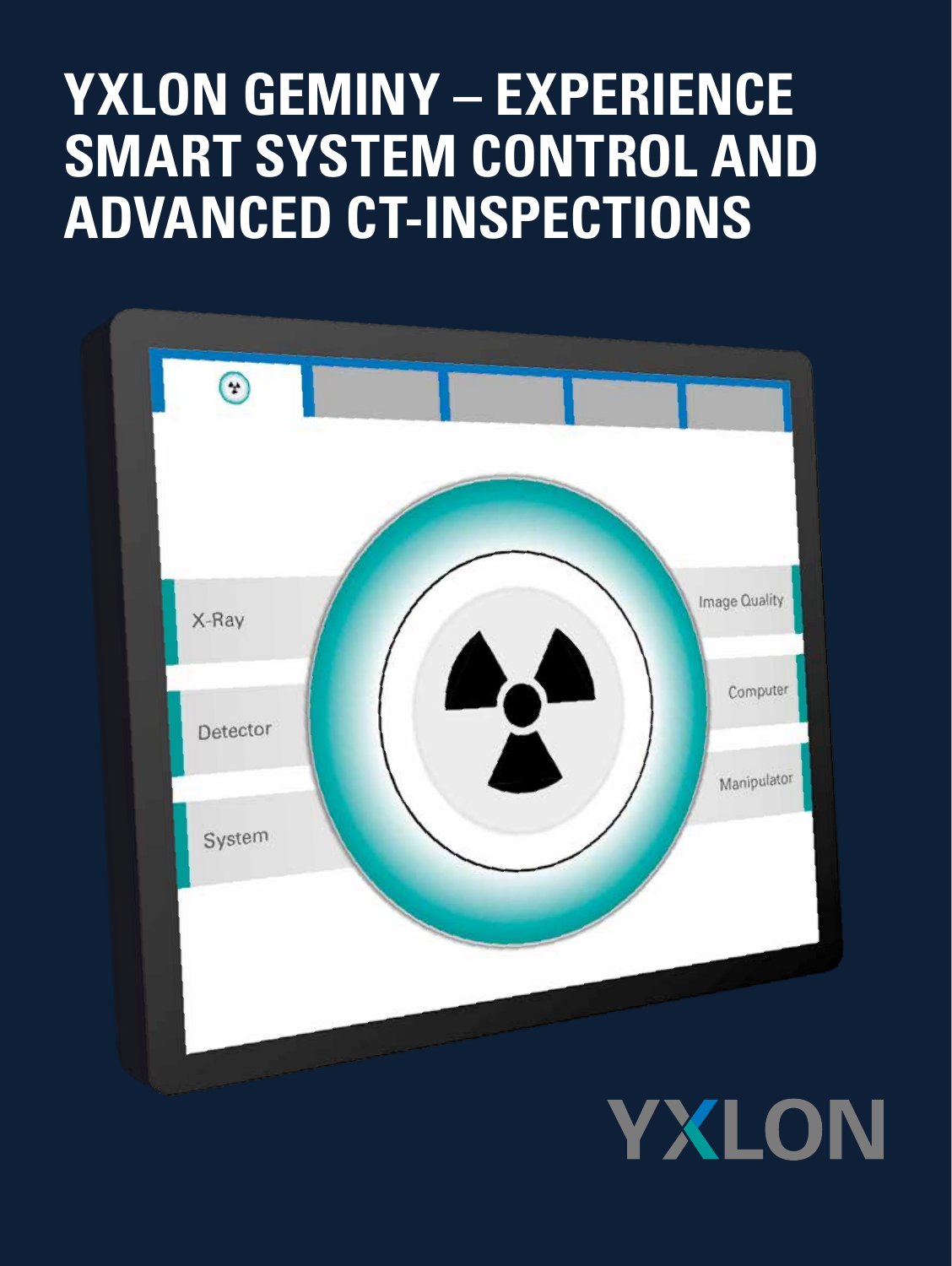

**Intuitive operation for effortless system control allows operators to exploit the full potential of x-ray and computed tomography inspections. Easy-tograsp indicators about systems settings, procedures, and conditions ensure full focus on the job that matters most: inspection of parts.**

Yxlon has taken the major step to develop an entirely new, future-proof operator interface for its inspection solutions. The Geminy software platform uses state-of-the-art input devices, such as flexible touch screen controls. Fully automated routines running in the background enable safe system usage even under most difficult conditions. The operator quickly checks settings, progress and system conditions at the blink of an eye – and where desired comfortably digs deeper by simple touch operations.

Even teaching an inspection system becomes a comfortable job. Composing an inspection reduces to dragging wanted functions and operations into a simple sequence which can be executed, saved for reuse, or tested in sections. An entire range of different CT trajectories is available at the tip of a finger. Icons for CT analyses allow to automatically reconstruct volume data and to apply predefined analyses in a range of data analysis packages, such as VG Studio or GOM inspect.

YXLON FF20/35/85 CT systems are the first products to benefit from the novel Geminy software platform. With more products to join, new and existing customers benefit from all major developments whether in new systems or via software updates continuously adding to an existing system's performance and functionality.





*Convenient control with a special GUI design and touch operation*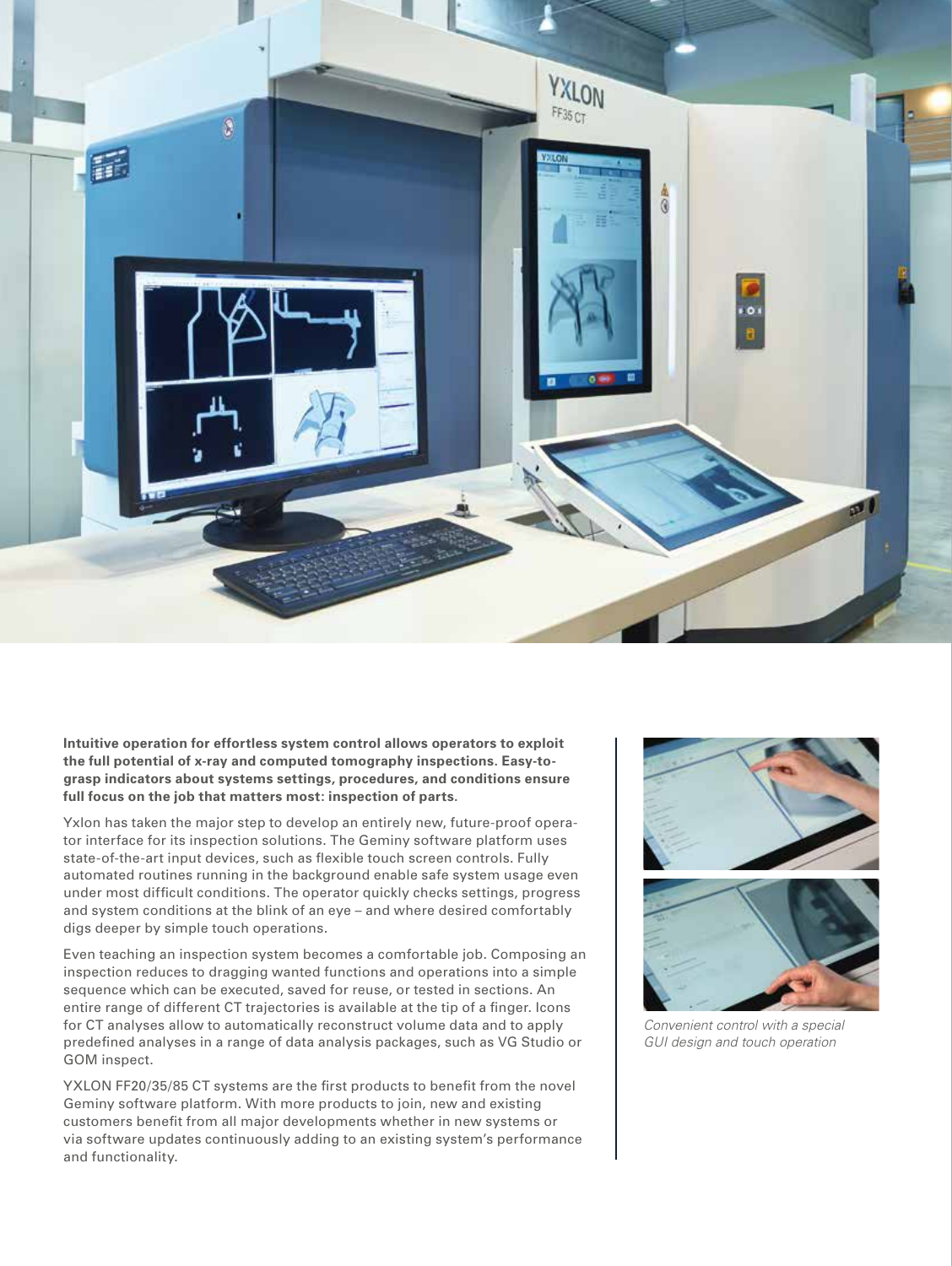### **Upper viewing monitor:**

- Health monitor: status of important components and system properties
- Information display: most important parameters at a glance
- System messages: information, warnings, and errors
- General administration: user administration
- Device manager: service and maintenance

### **Lower system control touch panel:**

- Compose inspection sequences, set parameters and run wizards
- Manipulate the part by simple touch gestures
- Visualize collision protection or display the internal camera
- Enhance reports with markers …

### **Health monitor – all you need to know about your system**

The health is indicated in green, yellow or red for all major components. This even includes some optional functionality, such as a system's readiness for metrological inspections – where calibrations intervals and temperature conditions are checked. Where corrective actions are required, the system guides the operator from this starting point.

### **IntelliGuard – fully automated collision protection**

Systems with IntelliGuard assess a part's individual contour within a few seconds. Collision-free manipulation is automatically ensured even at close proximity to the tube and other components. Other systems deploy one or more stacked cylindrical protection envelopes.



*Above: dual monitor configuration, both full HD resolution*

*Above right: visualization of collision protection's CAD model and scanned inspection part*

*Below right: green health monitor indicating perfect system condition*

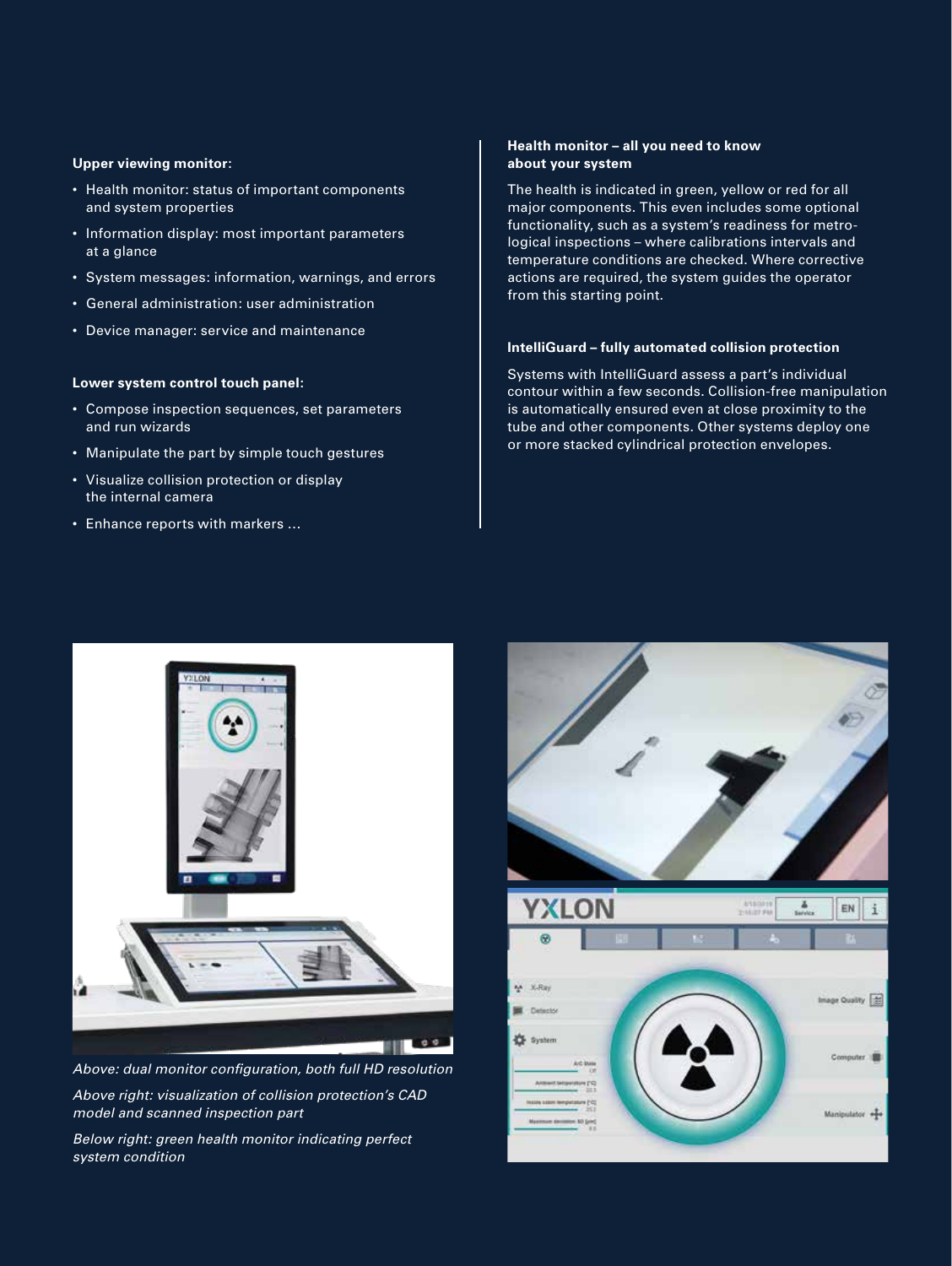| Seq_2019-04-17_15-11-48_Wheel_02<br>×<br>$\circ$<br>$\triangle$<br>▶<br>$\checkmark$<br>1:12:19                       |                                                                                            |                                       |                             |                                                                   |                             |  |  |  |  |
|-----------------------------------------------------------------------------------------------------------------------|--------------------------------------------------------------------------------------------|---------------------------------------|-----------------------------|-------------------------------------------------------------------|-----------------------------|--|--|--|--|
| $\circ$<br>$\Box$<br>$\cdot \tilde{Q}$<br>333<br>333.<br>333.                                                         |                                                                                            |                                       |                             |                                                                   |                             |  |  |  |  |
| $\Xi$<br>$\mathbb{S}$<br>$\mathbb{X}$<br>鳳<br>印<br>$\frac{\Omega}{nm}$<br>土                                           |                                                                                            |                                       |                             |                                                                   |                             |  |  |  |  |
| $\overline{1}$<br>Position<br>€<br>$\Box$<br><b>FCERA</b><br>M<br>CERA<br>Circular Scan<br>HeliExtend<br>Recommuction | $\mathbb{S}^2$<br>9<br><b>Helit dend Dual</b><br><b>Quality</b><br>Scanfixtend<br>Vertical | g<br>Outch Circular<br>Half Boam Scan | S<br>Quick Circular<br>Scan | $\widehat{\epsilon}$<br>Quick ScanExtend<br>ScanExtend<br>Vérical | e<br>ScanExtend<br>Detector |  |  |  |  |
| $-0.06$<br>0.00<br>8<br>[99]<br>$-1.11$                                                                               | 鐜                                                                                          | K                                     | P,                          | $\Delta \mathbf{Q}$ .                                             | $\boxed{\text{[2]}}$        |  |  |  |  |
| 0.00<br>Power [W]<br>x<br>×<br>$\blacksquare$<br>myuuset<br><b>Comooxing</b>                                          |                                                                                            |                                       |                             |                                                                   |                             |  |  |  |  |
| $\mathbf{B}$ Detector                                                                                                 |                                                                                            | r                                     |                             |                                                                   |                             |  |  |  |  |
| Detector Calibration<br>$+$ Manipulator                                                                               |                                                                                            | ×<br>×                                |                             |                                                                   |                             |  |  |  |  |

*Geminy's strength is a flexible selection of various CT trajectories.*

### **CT – large choice of scans to address different parts**

- *Quick scan:* set the number of projections, rotation angles and exposure times.
- *Quality scan:* additionally set the number of images to integrate per projection.
- *Horizontal scan extension:* Scan parts of larger diameter by stitching images into one larger projection. Alternatively, use offset scan where the rotation axis is positioned to one edge of the detector.
- *Vertical scan extension:* Stack standard scans at different heights which are merged into one larger volume.
- *Combined horizontal and vertical scan extension:* Stack horizontally extended scans for largest parts.
- *HeliExtend scan:* Innovative scan process that boosts image quality significantly. Optimal detail recognition is achieved especially for the largest parts.
- *Dual helical scan:* combined offset and HeliExtend scan for largest parts.
- *FlexCenter* (not for FF20 / FF35 CT Metrology): Determination of a new virtual rotation axis eliminates the need to reposition the test part or use an XY table.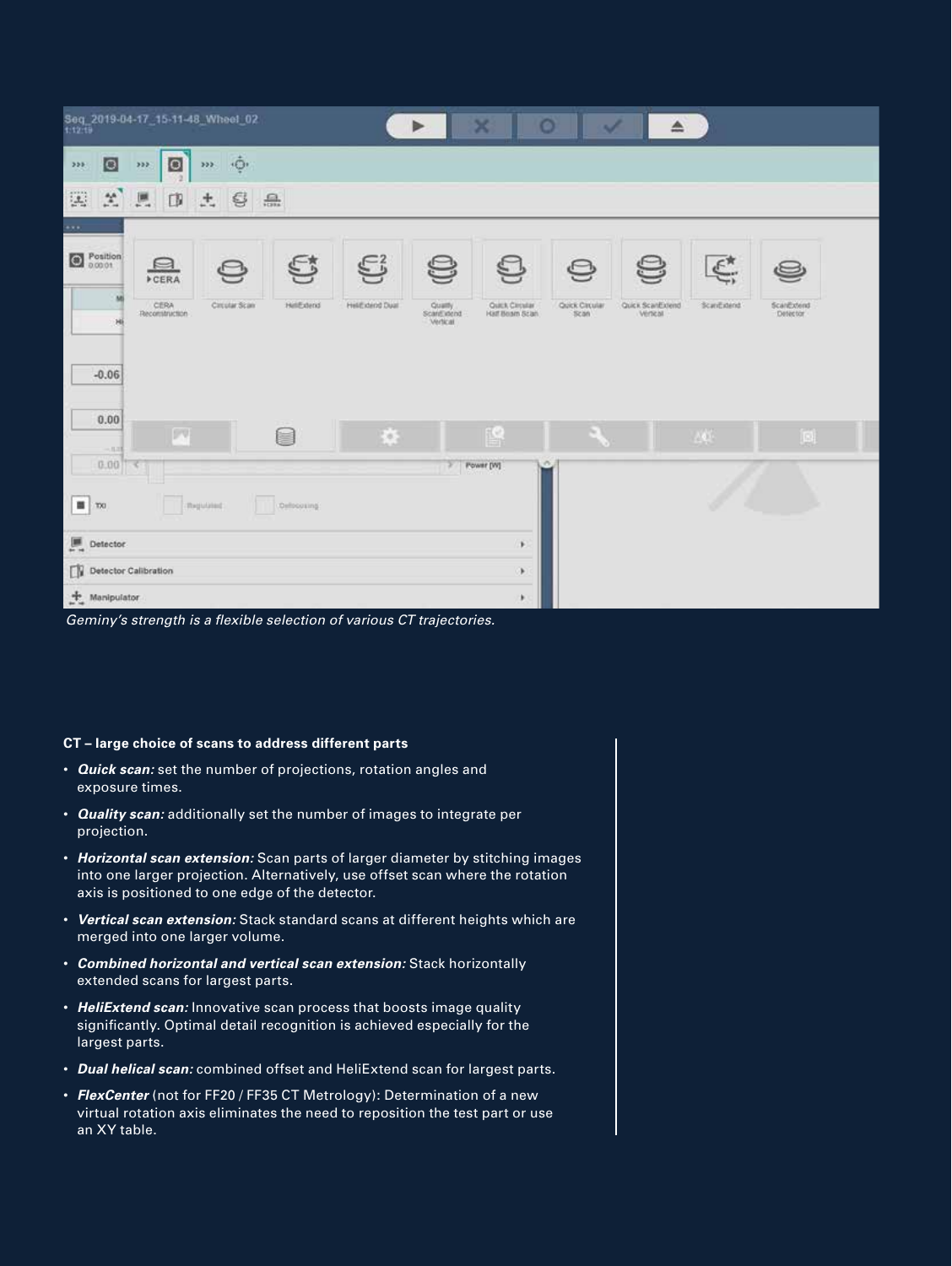

## **Automatic functions and system reports**

Geminy aims to free users from routine work by automated functions for calibration and system performance tests:

- *Geometric calibration* checks and corrects component orientations and positions.
- *Detector calibrations* offer automatic single-gain, multi-gain, and step wedge calibration. Expert mode with additional options for further optimization.
- *ASTM report* is created in accordance to ASTM E1695 for MTF and CDF.
- **MPE**<sub>sp</sub>: fully automated determination and documentation of maximum SD deviation referring to VDI/VDE 2630 – Sheet 1.3. Measurements of the sphere distances of the Yxlon ruby gauge at two positions.
- *Separation* breaks multiple parts into individual volumes.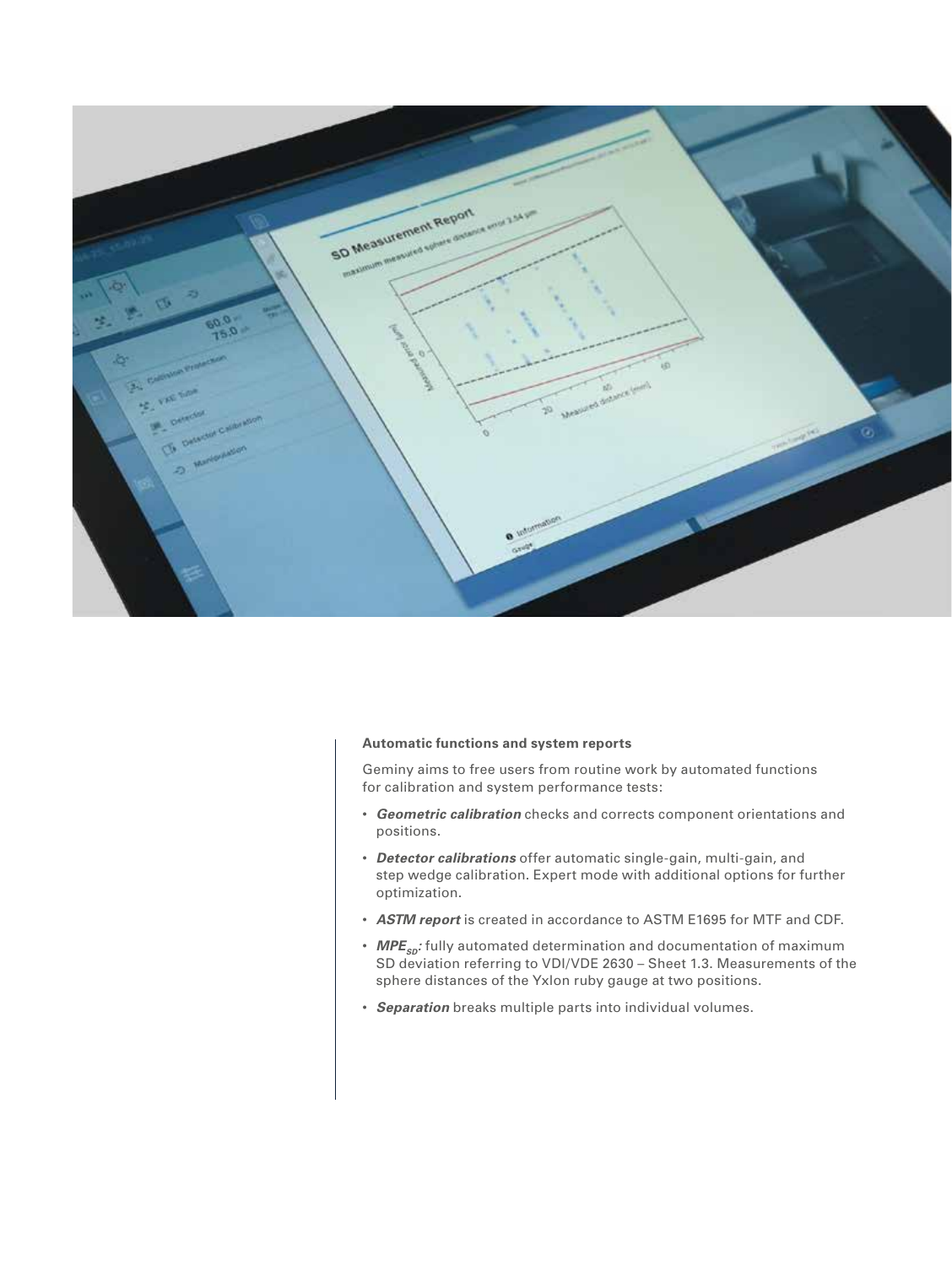### **Reconstruction workspace and reconstruction improvements**

CT systems based on Yxlon Geminy are equipped with separate workstations for controlling the system and for reconstruction and analysis. The reconstruction workspace manages reconstructions and calls CERA-algorithms including:

- *Jitter correction* to eliminate any blurry edges caused by a focus drift or shifted parts
- *Truncation correction* to correct truncation artifacts on ROI scans where the inspected part fills the entire field of view
- *Ring artifact correction* for processing projections or volume or detector shift corrections
- *Beam hardening correction/reduction:* Various methods are available for reducing these artifacts, including model-based corrections.
- *Metal artifact reduction:* FSMAR helps in surface extraction, especially with plastic-metal mixes and metrological applications.













*Electric component without Jitter Correction (left) and with Jitter Correction (right)*

*Wheel without Beam-Hardening Reduction (left) and with Beam-Hardening Reduction (right)*

*Plug without Metal Artefact Reduction (left) and with Metal Artefact Reduction (right)*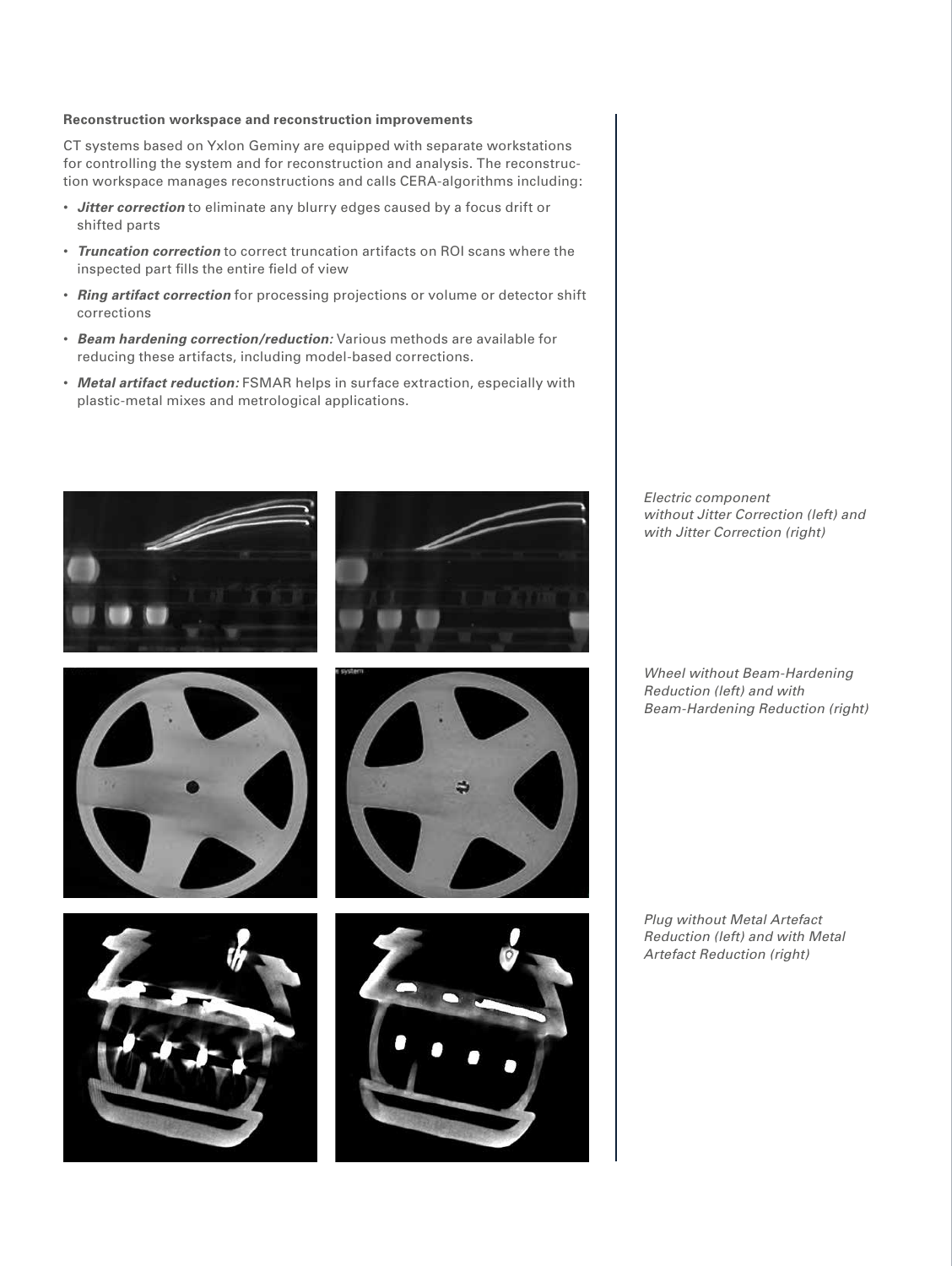| Seq_2019-04-17_15-11-48_Wheel_02<br>1:12:10                                      |                                    |                              |                           |               | Þ                                                | ×                        | $\circ$                                          | $\sqrt{2}$                   | $\triangle$                  |                           |                   |                                             | Ξ                           |
|----------------------------------------------------------------------------------|------------------------------------|------------------------------|---------------------------|---------------|--------------------------------------------------|--------------------------|--------------------------------------------------|------------------------------|------------------------------|---------------------------|-------------------|---------------------------------------------|-----------------------------|
| 回<br>(11.5)                                                                      | 回<br>300                           | $\mathbf{m} = \mathbf{\Phi}$ |                           |               |                                                  |                          |                                                  |                              |                              |                           |                   |                                             |                             |
| 孁<br>芝                                                                           | 囲<br>口                             | $\mathbb{S}$<br>土            | $\frac{\Omega}{1+\Omega}$ |               |                                                  |                          |                                                  |                              |                              |                           |                   |                                             |                             |
| 1.14<br>$\blacksquare$ Position                                                  | C<br>Adoptivit                     | $\mathbb{G}$<br>Bavgais Fee: | ↔<br>Clicky Click Filter  | <b>Claved</b> | $\overline{\mathbb{Q}}_{\mathsf{m}}$<br>HCR FINE | Ľ<br>Garma<br>Correction | $\overline{\mathbb{F}}_{\text{HDR}}$<br>HOS Flow | $\Delta$<br>Higripess Filter | 區<br>Hilligum<br>Elsencation | $\phi$<br><b>Barrista</b> | M<br><b>TWISE</b> | $\bullet$<br>8-1-<br><b>Manual Contrast</b> | $\frac{1}{\mathbb{R}}$<br>8 |
| н<br>0.18                                                                        | ᢤᡃ<br><b>Median Edge</b><br>Filter | ÅШ.<br>Median Filter         | ⚠<br>Selective            | Δ<br>mageing  | Δ<br>Special Filter                              |                          |                                                  |                              |                              |                           |                   | HT.                                         | ď<br>$\widehat{\mathbb{Q}}$ |
| 0.00<br><b>AS</b>                                                                | [199]                              |                              | w                         | æ             |                                                  | R                        |                                                  |                              | W                            | $\mathbb{E}^{(i)}$        |                   | $\left  \left[ \alpha \right] \right $      | <b>SOL</b><br>R             |
| 0.00<br>$\blacksquare$ 750<br>$\frac{300}{n-4}$ Detector<br>Detector Calibration | v<br><b>Theme</b>                  |                              | The Party                 |               |                                                  | 3 Power [W]<br>٠<br>×    |                                                  |                              |                              |                           |                   |                                             | 18.<br>$\circ$              |
| $+$ Manipulator<br><sup>2</sup> HeliExtend Dual                                  |                                    |                              |                           |               |                                                  | $\mathcal{V}$<br>×.      |                                                  |                              |                              |                           |                   |                                             | 圓                           |

*A large number of digital filters is available for x-ray image enhancement*



*Racing Bike Fork – Standard scaling (top) and HDR (bottom)*

# **2D image optimization**

As a software platform, Geminy is also used for radioscopy inspection. Numerous image enhancement options, such as HDR, eHDR or adaptive sharpness filters are implemented.

| System functionalities across product range | <b>FF20 CT</b>   | <b>FF35 CT</b> | <b>FF 85 CT</b> |  |
|---------------------------------------------|------------------|----------------|-----------------|--|
| <b>Collision Protection</b>                 |                  |                |                 |  |
| <b>Manual adjustment</b>                    |                  |                |                 |  |
| Intelliguard                                |                  |                |                 |  |
| <b>Scan trajectories</b>                    |                  |                |                 |  |
| Std. circular scan                          |                  |                |                 |  |
| HeliExtend (standard and dual)              |                  |                |                 |  |
| <b>ScanExtend (offset scan)</b>             |                  |                |                 |  |
| <b>ScanExtend (detector shift)</b>          |                  |                |                 |  |
| <b>ScanExtend (vertical)</b>                |                  |                |                 |  |
| <b>FlexCenter (virtual rotation axis)</b>   | $\mathcal{J}$ 1) | $\sqrt{1}$     |                 |  |
| <b>Automatic Sequence and Report</b>        |                  |                |                 |  |
| <b>ASTM E1695</b>                           |                  |                |                 |  |
| Max. SD deviation referring to VDI/VDE 2630 |                  |                |                 |  |

1) Not with FF20 CT Metrology and FF35 CT Metrology (specified accuracy)